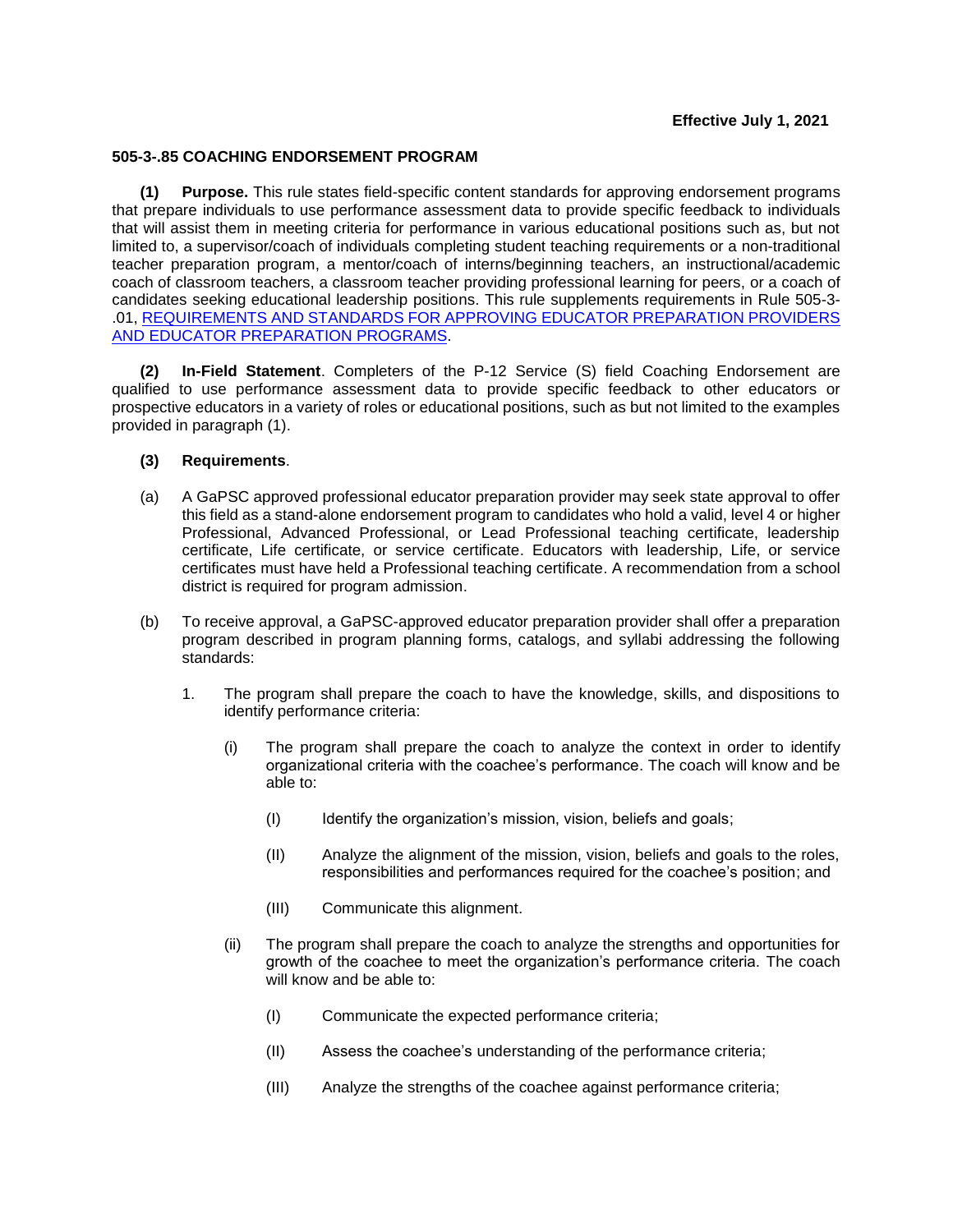- (IV) Help the coachee self-assess against performance criteria;
- (V) Determine the coachee's "opportunities for growth" against the performance criteria;
- (VI) Help the coachee self-assess his/her "opportunities for growth" against the performance criteria; and
- (VII) Support the coachee in the development of confidence in her/his ability to achieve the performance criteria.
- 2. The program shall prepare the coach to have the knowledge, skills, and dispositions to demonstrate knowledge and understanding of performance assessments and analysis of results:
	- (i) The program shall prepare the coach to identify and know how to use assessments for coachee based on roles, responsibilities, positions and performance criteria. The coaches know and are able to:
		- (I) Identify and use various assessments available;
		- (II) Identify and use appropriate assessments for role and context;
		- (III) Identify and use appropriate questioning techniques for diagnostic purposes; and
		- (IV) Identify and use appropriate questioning techniques for clarifying purposes.
	- (ii) The program shall prepare the coach to implement appropriate assessments based on roles, positions, responsibilities, and performance criteria. The coach will know and be able to:
		- (I) Use active and empathetic listening skills for diagnostic and/or clarifying purposes;
		- (II) Demonstrate the effective use of appropriate assessments; and
		- (III) Demonstrate the effective use of coaching processes.
	- (iii) The program shall prepare the coach to have the knowledge, skills, and dispositions to analyze results from assessments. The coach will know and be able to:
		- (I) Demonstrate effective analysis skills for performance assessments for coachee's strengths and areas of growth;
		- (II) Analyze and identify barriers to performance;
		- (III) Compare areas for improvement identified by coach, coachee, and the district;
		- (IV) Communicate results of assessments effectively; and
		- (V) Demonstrate data interpretation/analysis.
- 3. The program shall prepare the coach to have the knowledge, skills, and dispositions to develop, maintain, and implement an effective coaching plan: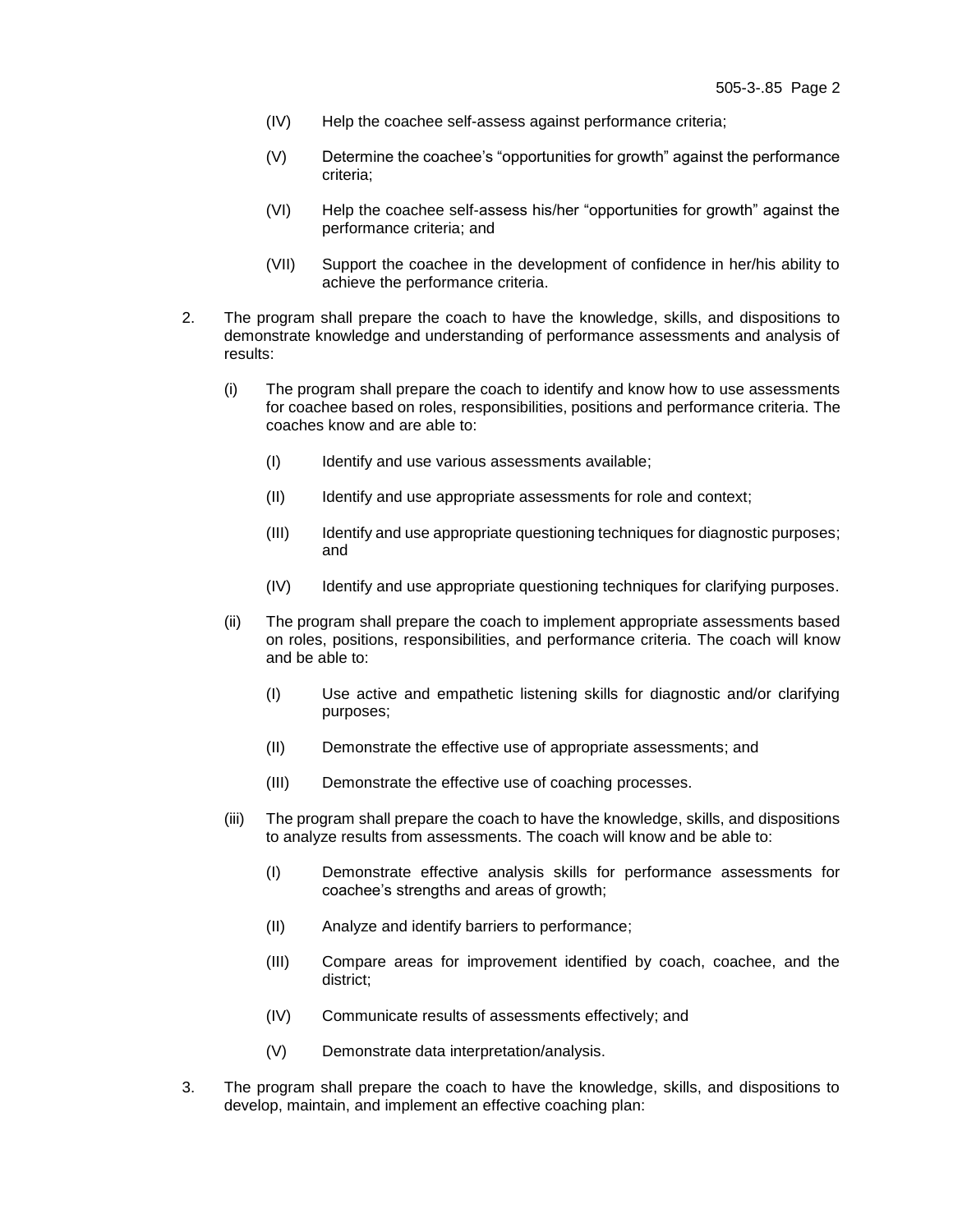- (i) The program shall prepare the coach to develop goals and a plan to achieve them in collaboration with coachee. The coach will know and be able to:
	- (I) Create a plan with results that are specific, measurable, attainable, and realistic and have target dates (SMART goals);
	- (II) Encourage the coachee to take on new and challenging tasks;
	- (III) Define actions that will enable the coachee to demonstrate practice and deepen new learning; and
	- (IV) Adjust plan as warranted.
- (ii) The program shall prepare the coach to demonstrate ability to manage progress and accountability. The coach will know and be able to:
	- (I) Monitor the plan to keep coaching on track; and
	- (II) Develop a system to help the coach self-monitor.
- (iii) The program shall prepare the coach to have the knowledge, skills, and dispositions to provide opportunities to practice. The coach will know and be able to:
	- (I) Identify willing participants for practice;
	- (II) Identify resources used to practice; and
	- (III) Schedule agreed upon time to practice.
- 4. The program shall prepare the coach to have the knowledge, skills, and dispositions to provide feedback to an individual or group of individuals in an effort to build capacity and improve performance:
	- (i) The program shall prepare the coach to provide feedback based on performance criteria. The coach will know and be able to:
		- (I) Provide feedback that reflects best practice based on current research;
		- (II) Utilize a process to provide feedback;
		- (III) Develop specific and purposeful feedback; and
		- (IV) Formulate and use effective questioning techniques.
	- (ii) The program shall prepare the coach to demonstrate ability to use feedback to collaborate with the coachee to plan strategies. The coach will know and be able to:
		- (I) Provide resources that align with the identified needs;
		- (II) Prioritize and develop a timeline;
		- (III) Develop and utilize strategies to build a support network;
		- (IV) Develop coachee's recognition of incremental improvement and growth; and
		- (V) Recognize the fluid nature of coachee's plan for continuous improvement.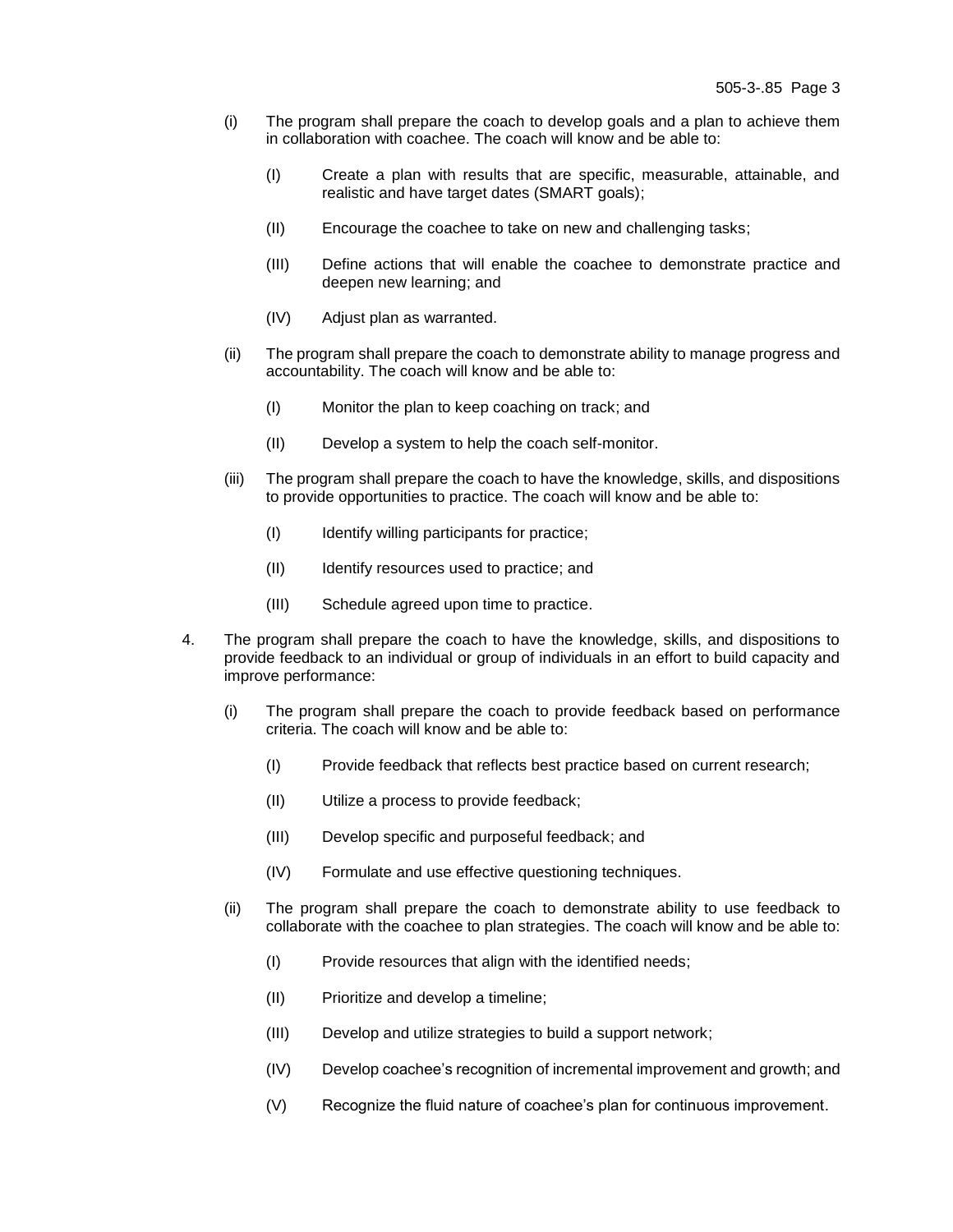- 5. The program shall prepare the coach to have the knowledge, skills, and dispositions to communicate effectively with the coachee:
	- (i) The program shall prepare the coach to utilize effective verbal skills. The coach will know and be able to:
		- (I) Utilize effective questioning skills;
		- (II) Utilize effective clarifying skills; and
		- (III) Utilize positive phrasing.
	- (ii) The program shall prepare the coach to use effective written skills. The coach will know and be able to:
		- (I) Write for varied audiences and situations;
		- (II) Write clear statements for improved performance;
		- (III) Understand the legal implications of the written word; and
		- (IV) Demonstrate proper grammar, usage, and mechanics.
	- (iii) The program shall prepare the coach to use effective non-verbal skills to communicate independently of spoken or written words. The coach will know and be able to:
		- (I) Use active listening skills;
		- (II) Recognize and analyze body language; and
		- (III) Recognize the non-verbal implications of the coaching environment.
- 6. The program shall prepare the coach to have the knowledge, skills, and dispositions to effectively establish the relationship of trust with all stakeholders in the coaching process:
	- (i) The program shall prepare the coach to establish and maintain a highly confidential relationship:
		- (I) Understand the importance of confidentiality and trust;
		- (II) Protect and maintain confidentiality and trust; and
		- (III) Communicate to others the importance of confidentiality in the coach/coachee relationship.
	- (ii) The program shall prepare the coach to recognize and address the significance of relationship building skills:
		- (I) Foster a positive relationship for high performance;
		- (II) Demonstrate respect for coachee's perception, learning style, and individuality;
		- (III) Recognize and address cross-generational/cultural/other differences; and